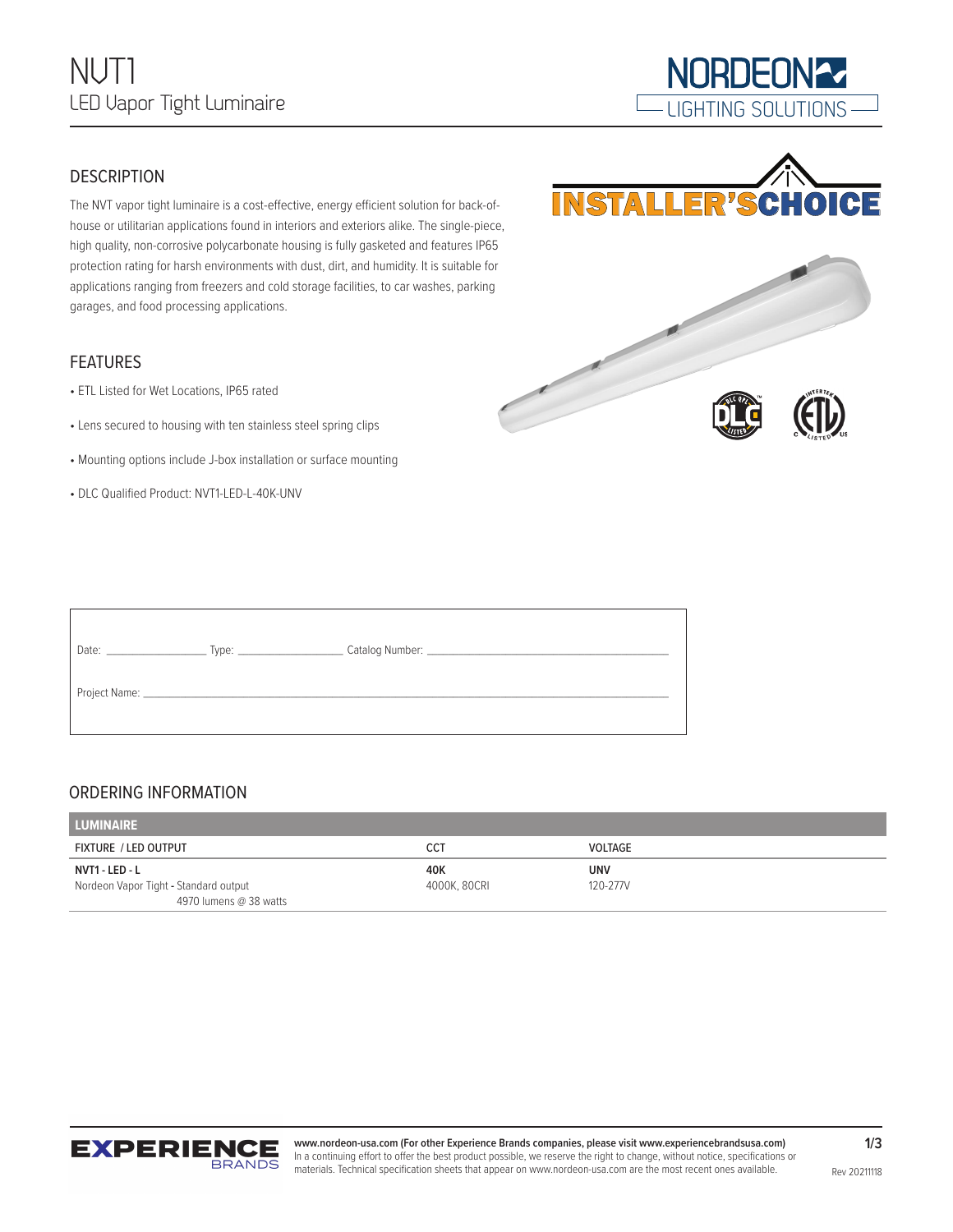

# PRODUCT SPECIFICATIONS

| <b>HOUSING</b>               | White polycarbonate housing with 92% high-transmittance diffused polycarbonate lens. |  |
|------------------------------|--------------------------------------------------------------------------------------|--|
| <b>MOUNTING OPTIONS</b>      | Brackets for mounting to J-Box or surface included as standard.                      |  |
| <b>LUMEN OUTPUT</b>          | 4970 lumens @ 38 watts                                                               |  |
| <b>EFFICACY</b>              | 130 Im/W                                                                             |  |
| <b>LUMEN MAINTENANCE</b>     | $L70 = 50,000$ Hours                                                                 |  |
| <b>COLOR TEMPERATURE</b>     | 4000K (neutral white)                                                                |  |
| <b>CRI</b>                   | $>80$ CRI                                                                            |  |
| <b>DISTRIBUTION</b>          | Diffuse semi-direct. 165° x 120° beam width.                                         |  |
| <b>WEIGHT</b>                | 6 lbs                                                                                |  |
| <b>LED DRIVER</b>            | 120-277V universal input, optional 0-10V dimming                                     |  |
| <b>POWER FACTOR</b>          | >0.90                                                                                |  |
| <b>CERTIFICATIONS</b>        | (II)<br>ŐÏÇ<br>Wet Locations<br>DLC Qualified Product: NVT1-LED-L-40K-UNV            |  |
| <b>INGRESS PROTECTION</b>    | <b>IP65</b>                                                                          |  |
| <b>IMPACT RATING</b>         | IK08                                                                                 |  |
| <b>OPERATING TEMPERATURE</b> | -40°C to 50°C (-40°F to 122°F)                                                       |  |
| <b>WARRANTY</b>              | 5 Year Limited Warranty                                                              |  |





**www.nordeon-usa.com (For other Experience Brands companies, please visit www.experiencebrandsusa.com)** In a continuing effort to offer the best product possible, we reserve the right to change, without notice, specifications or materials. Technical specification sheets that appear on www.nordeon-usa.com are the most recent ones available.